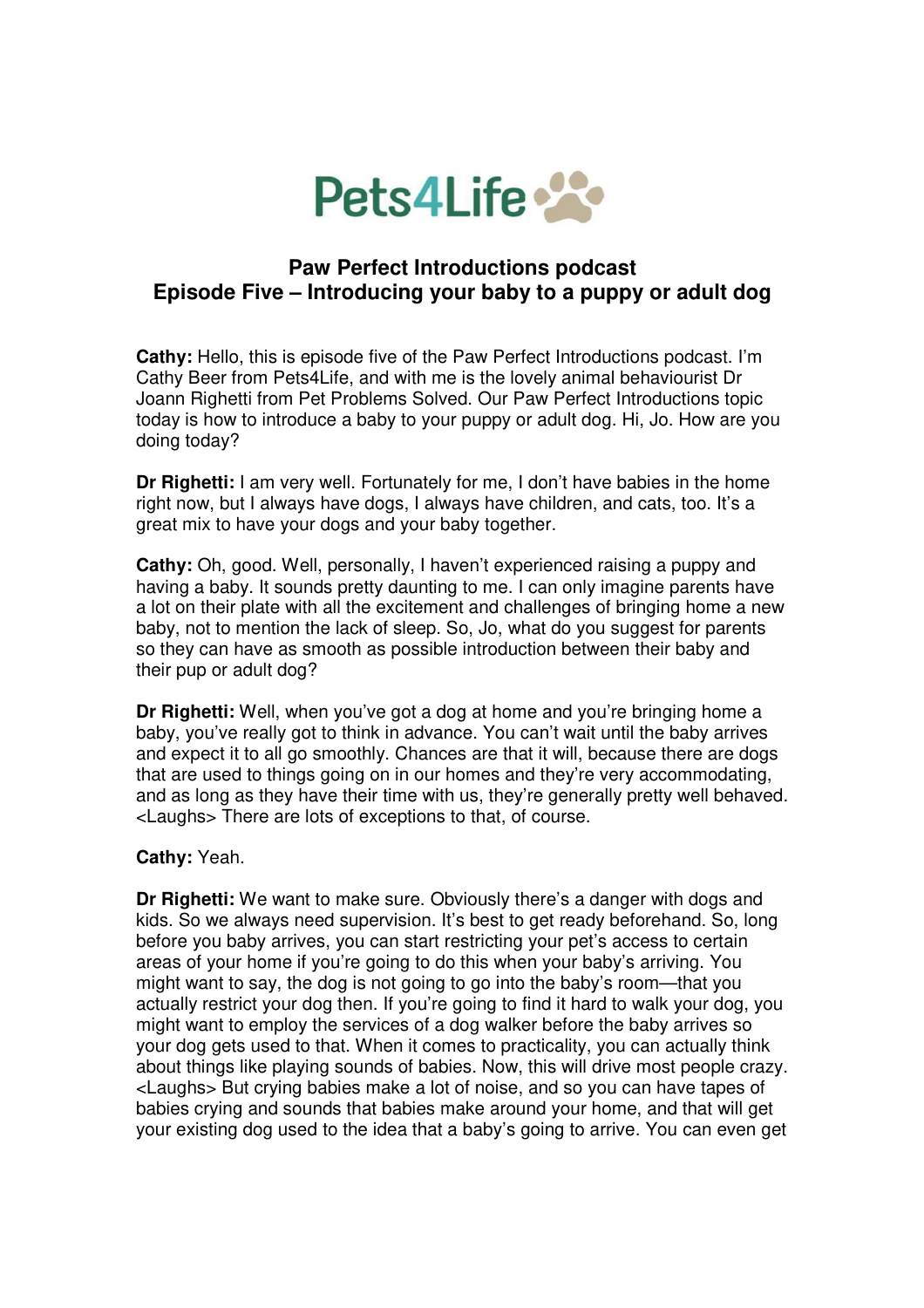a doll or a teddy bear—wrap it up like a real baby and carry it around your home. That might seem a bit strange, but it's a good thing because what you'll do then is you'll realise how much attention you need to give that child, and your dog will be seeing you holding something, talking to something, being that nurturing way. And a lot of dogs demand attention when you actually get like that with a child. So you can practice this, and it lets you see how the dog's reaction is going to be, and if that's something you're going to have to worry about. But remember, don't leave that doll or that teddy down on the floor besides your pet; you don't want them to get hold of it or anything. So, treat it like a real baby. Put it away when you're not nursing it. Other things: you can bring scents around if you're going to be using lotions or things about babies—have them around your home. Dogs are ruled by noses, so they're going to get used to that scent. If you've got a friend with a baby, let them come over and visit. Control your dog, put it on a lead, and just see how your dog reacts there. And all this will give you clues about how your existing dog is going to react. If you have a puppy, then good luck, because that's going to be hard work. You're going to have to entertain that puppy a lot as well as get used to having a baby. So for puppies, I would be enlisting the help of family members, friends, the neighbours' kids—older kids. Anyone who can help you with your puppy will be a godsend when that child finally arrives.

**Cathy:** We talked about, in episode four, crate training your puppy.

**Dr Righetti:** Yeah! Yeah, absolutely. There are times that you'll just want your dog to be out of your way—while you're changing a nappy, perhaps… While you're feeding the baby… When the baby gets a bit more mobile, perhaps, or you want to put it down on the floor to have some kick time, and you don't necessarily want your dog to be licking its face or anything, then a crate can be a great idea. You can have a soft crate; you can have a playpen; you can have a traditional crate—get your dog in there. Make it positive. Put the dog's toys, put a treat in there—fit them in there. You know, somewhere the dog can go and feel safe. And when that baby starts getting mobile, the dog will probably go in there and think, Oh, thank goodness I can get away from this baby. So it works both ways. It's good for the child, it's good for the dog, and probably good for all of the adults, too.

**Cathy:** I can imagine. That supervision is critical, isn't it, between the puppy and the baby. You can't leave anything to chance.

**Dr Righetti:** Oh, definitely. No, we can't. And people often do assume that everything will be okay, and then—too late. Accidents happen. If people are worried about their dog, then I'd say get straight to getting some expert help. Talk to your vet about getting a referral to a behaviourist. <Meowing> Oh, there's my cat coming to have a visit. <Laughs> Do you hear my cat here in the background, meow, meow? She's lived through a few babies, I have to say.